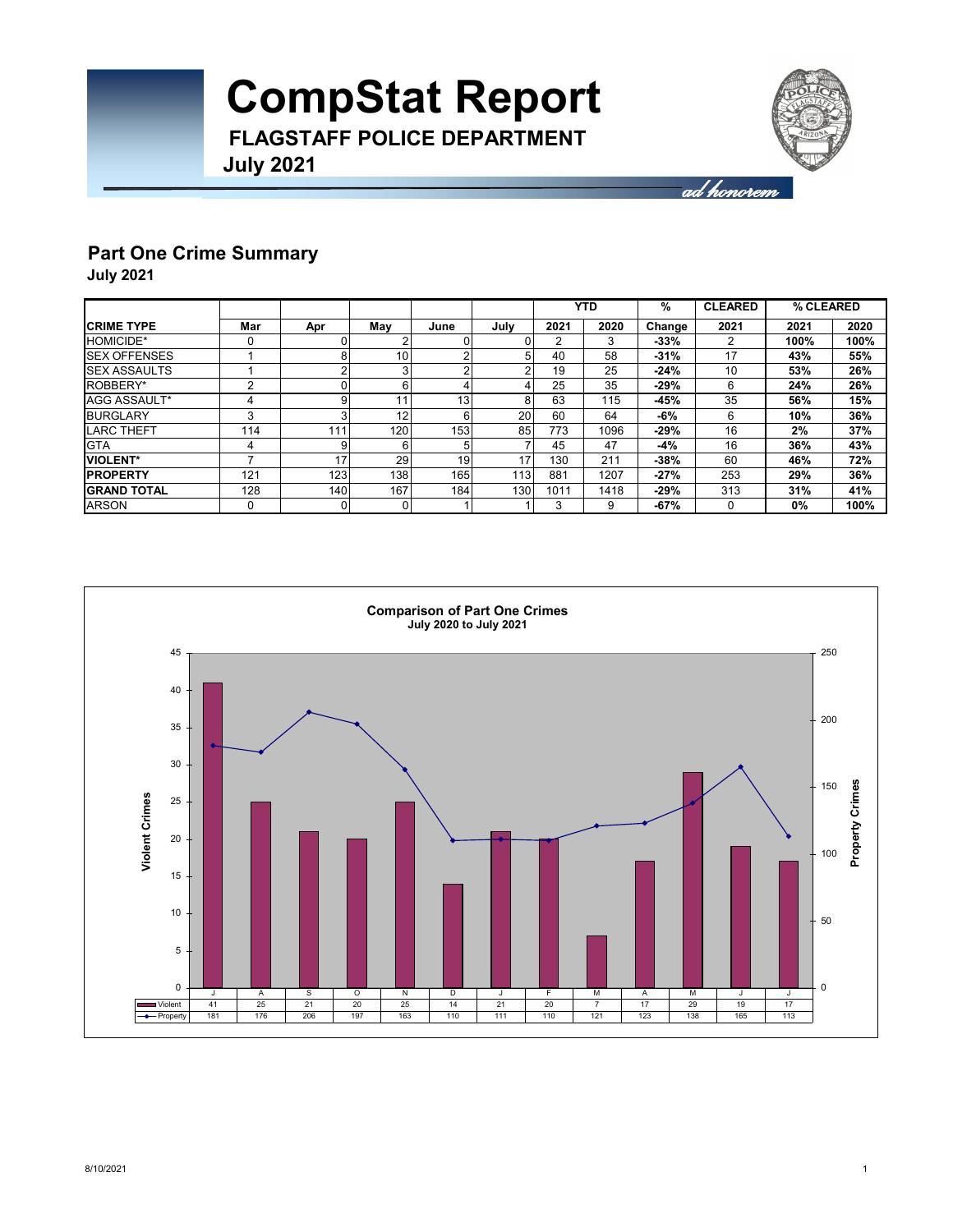### **Patrol Activity / Goals**

**July 2021**

| <b>ACTIVITY TYPE</b>      |      |     |                 |      |                 | <b>YTD</b> | <b>YTD</b> | %      |
|---------------------------|------|-----|-----------------|------|-----------------|------------|------------|--------|
|                           | Mar  | Apr | May             | June | July            | 2021       | 2020       | Change |
| <b>Robberies</b>          |      |     | 6               |      |                 | 25         | 35         | $-29%$ |
| <b>Total Burglaries</b>   | 3    | 3   | 12 <sub>1</sub> | 6    | 20              | 60         | 64         | $-6%$  |
| <b>Res Burglaries</b>     |      | 3   | 5               | ົ    | 10              | 31         | 32         | $-3%$  |
| Comm Burglaries           | ◠    |     |                 | ◠    | 10 <sub>l</sub> | 29         | 32         | $-9%$  |
| <b>Auto Burglaries</b>    | 11   | 13  | 11              | 9    | 21              | 81         | 103        | $-21%$ |
| <b>Shoplifting</b>        | 36   | 38  | 44              | 42   | 30              | 261        | 484        | $-46%$ |
| <b>Citations/Warnings</b> | .292 | 909 | 946             | 678  | 902             | 7,237      | 6,079      | 19%    |
| <b>DUI Arrests</b>        | 61   | 54  | 49              | 42   | 58              | 358        | 259        | 38%    |
| <b>Collisions</b>         | 189  | 201 | 187             | 203  | 207             | 1,420      | 1,172      | 21%    |

**NOTE: In addition to the 58 DUI arrests, 8 are pending blood results.**



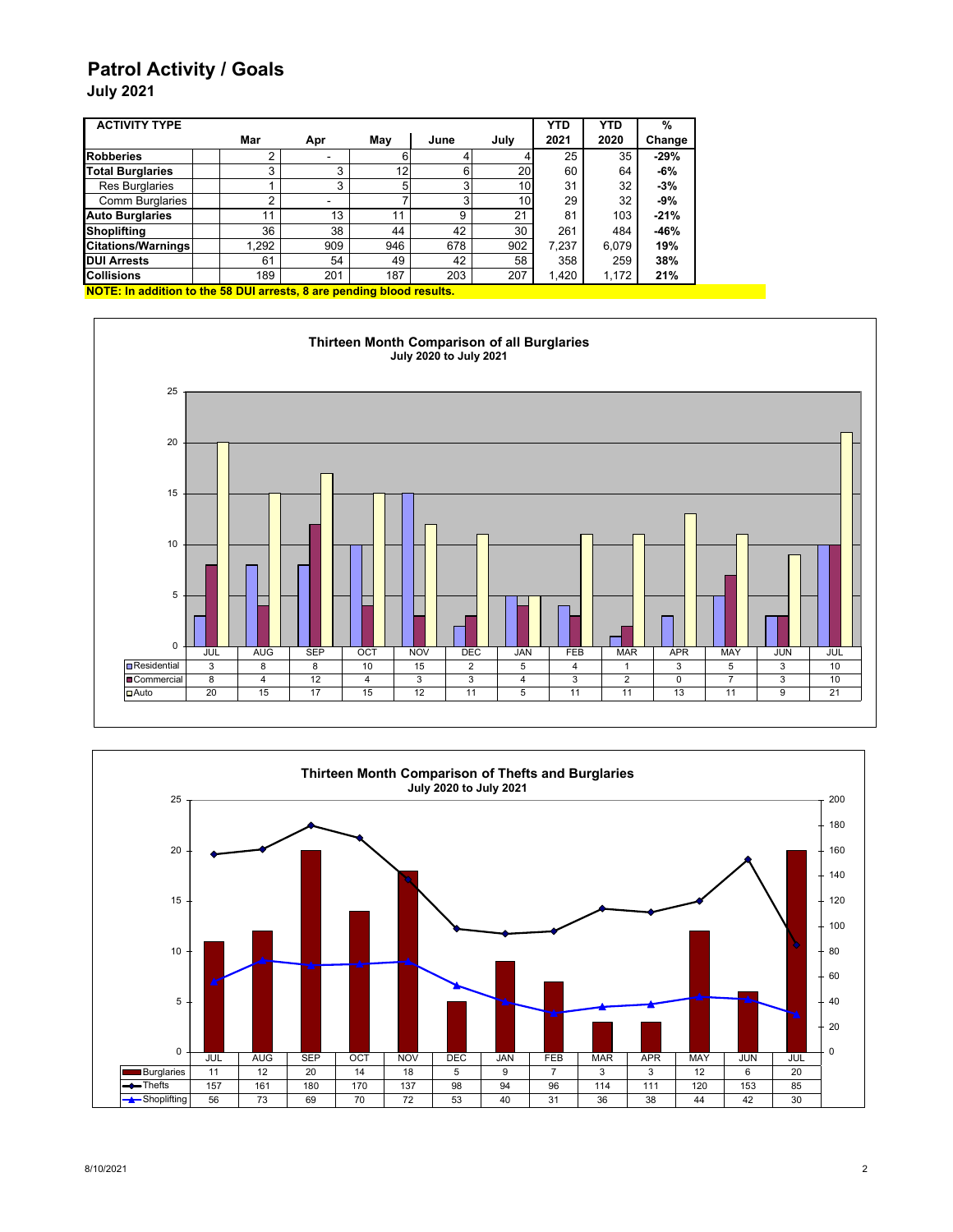# **TRAFFIC DATA**

**July 2021**

|                                    |      |       |            |                 |       | <b>YTD</b> | <b>YTD</b> | %      |
|------------------------------------|------|-------|------------|-----------------|-------|------------|------------|--------|
| <b>ACTIVITY TYPE</b>               | Mar  | Apr   | May        | June            | July  | 2021       | 2020       | Change |
| Non-Injury Collisions              | 162  | 181   | 158        | 164             | 169   | 1,221      | 1,037      | 18%    |
| <b>Injury Collisions</b>           | 26   | 20    | 27         | 38              | 38    | 194        | 135        | 44%    |
| <b>Fatal Collisions</b>            |      | ŋ     | $\sqrt{2}$ |                 |       |            | 0          | 600%   |
| <b>Private Property Collisions</b> | 47   | 63    | 59         | 76              | 61    | 429        | 392        | 9%     |
| <b>DUI Related Collisions</b>      | 6    | 9     |            | 4               | 8     | 47         | 51         | $-8%$  |
| DUI (Total)                        | 61   | 54    | 49         | 42              | 58    | 358        | 259        | 38%    |
| DUI (Alcohol)                      | 56   | 47    | 47         | 41              | 56    | 333        |            |        |
| DUI (Drugs)                        | 5    |       |            |                 |       | 25         |            |        |
| <b>Traffic Citations</b>           | 451  | 309   | 331        | 259             | 319   | 2.490      | 2,338      | 7%     |
| Warnings                           | 841  | 600   | 615        | 419             | 583   | 4.747      | 3.741      | 27%    |
| <b>Parking Citations</b>           | 33   | 10    |            | 11 <sub>1</sub> | 5     | 273        | 525        | $-48%$ |
| <b>All Traffic Stops</b>           | .595 | 1.181 | 1,245      | 877             | 1.237 | 9,227      | 6,748      | 37%    |
| Traffic Stops-No Enfor             | 144  | 106   | 109        | 139             | 201   | 936        | 602        | 55%    |
| 30-Day Impounds                    | 27   | 16    | 13         | 9               | 9     | 106        | 76         | 39%    |



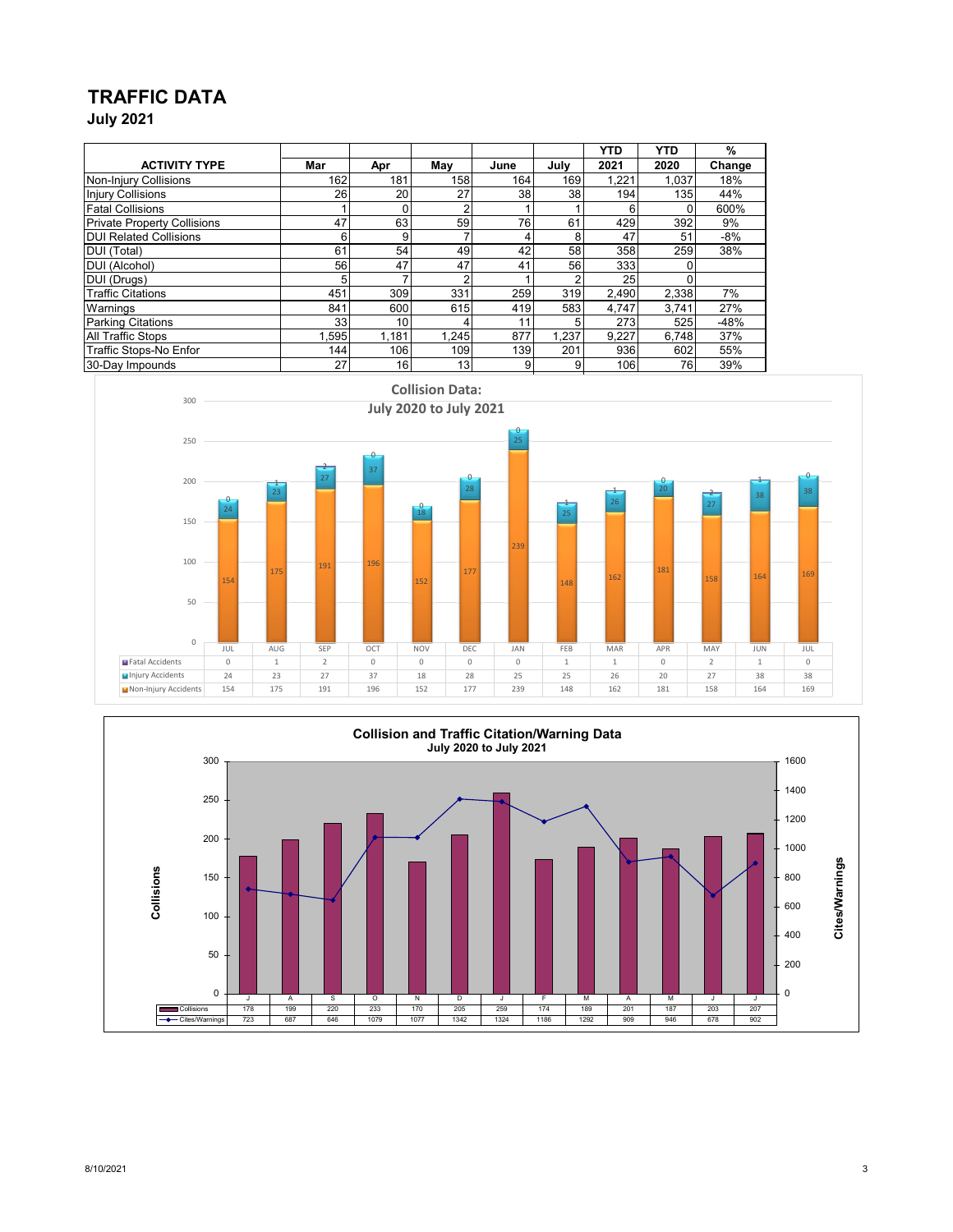

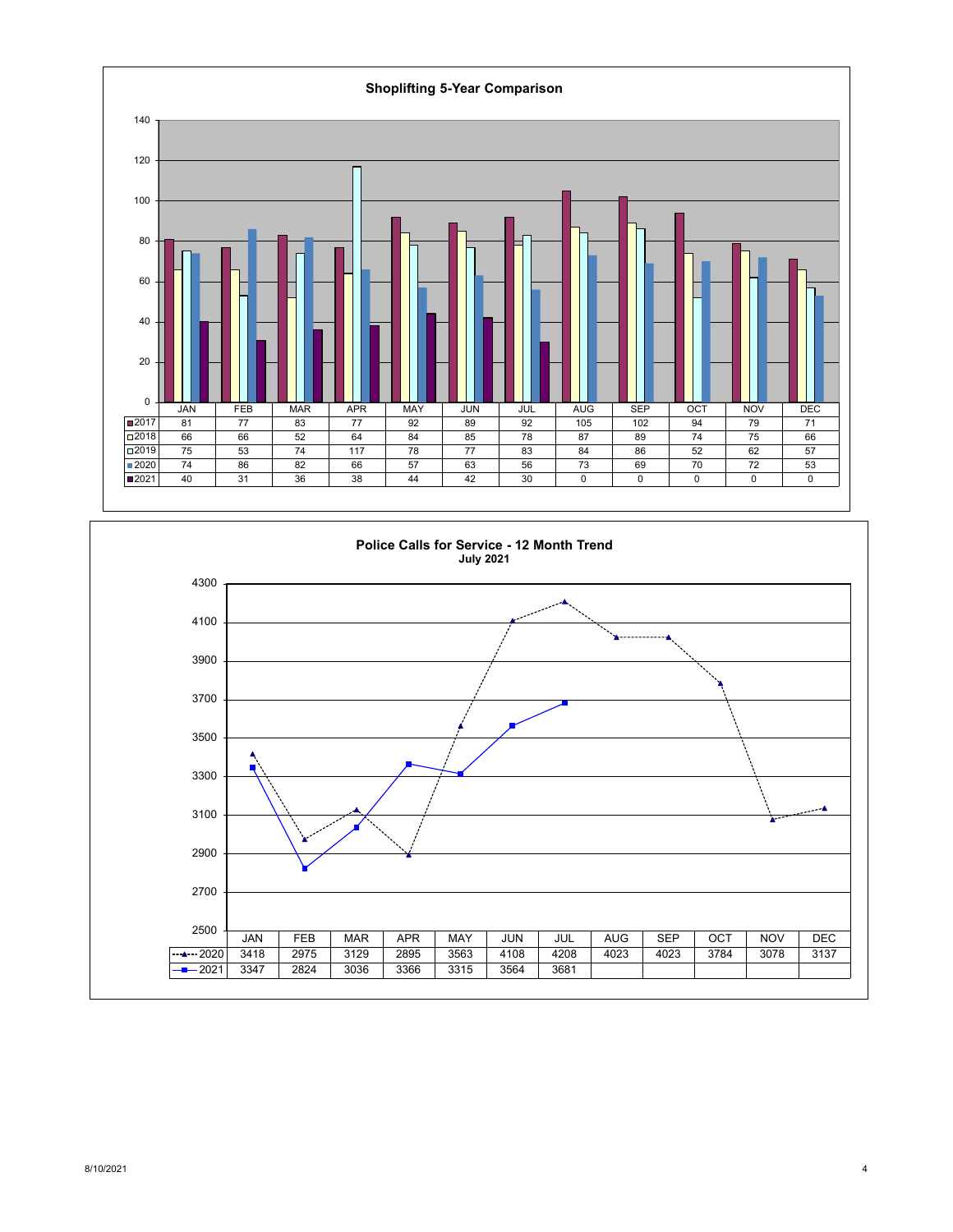

# This section intentionally left blank.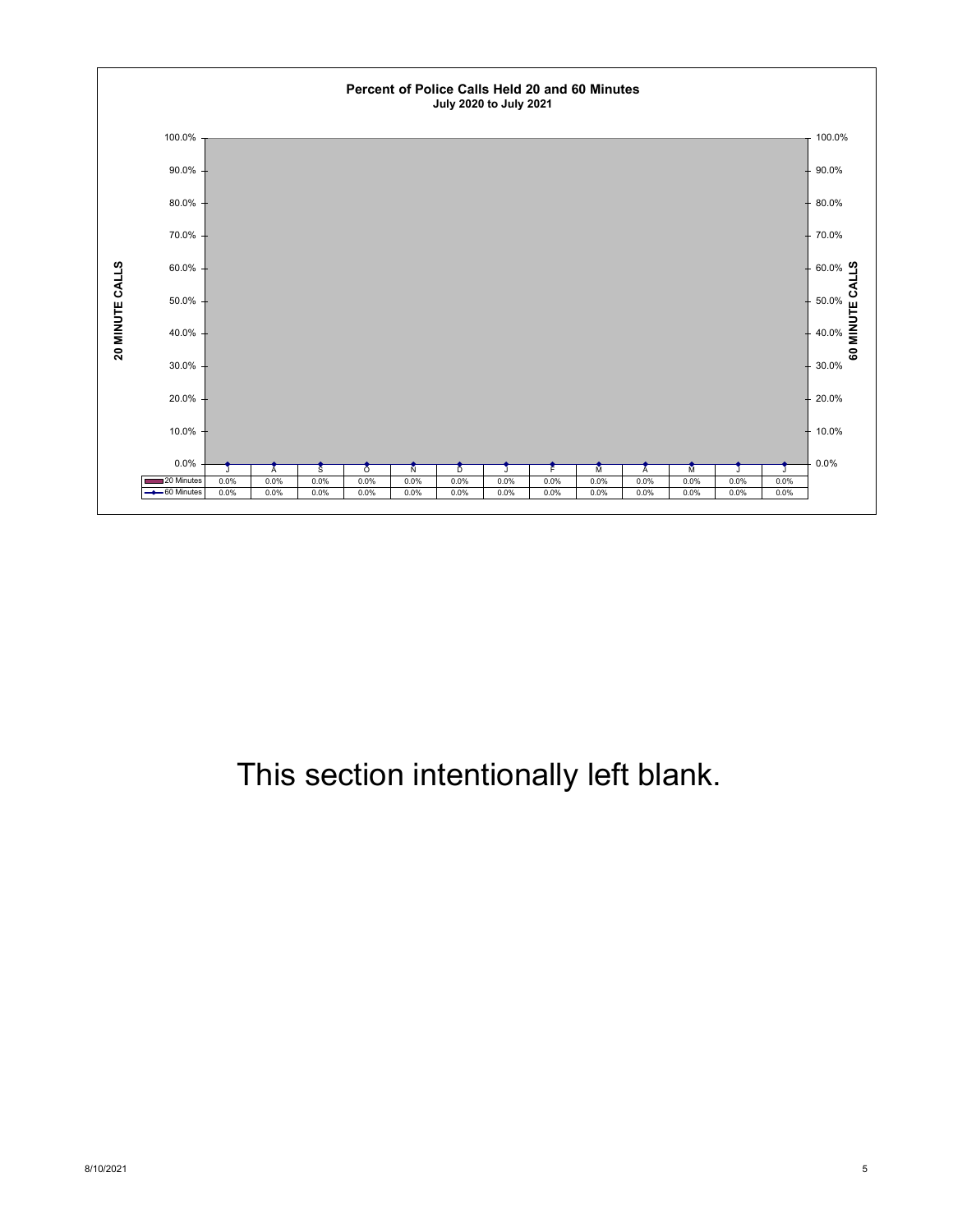

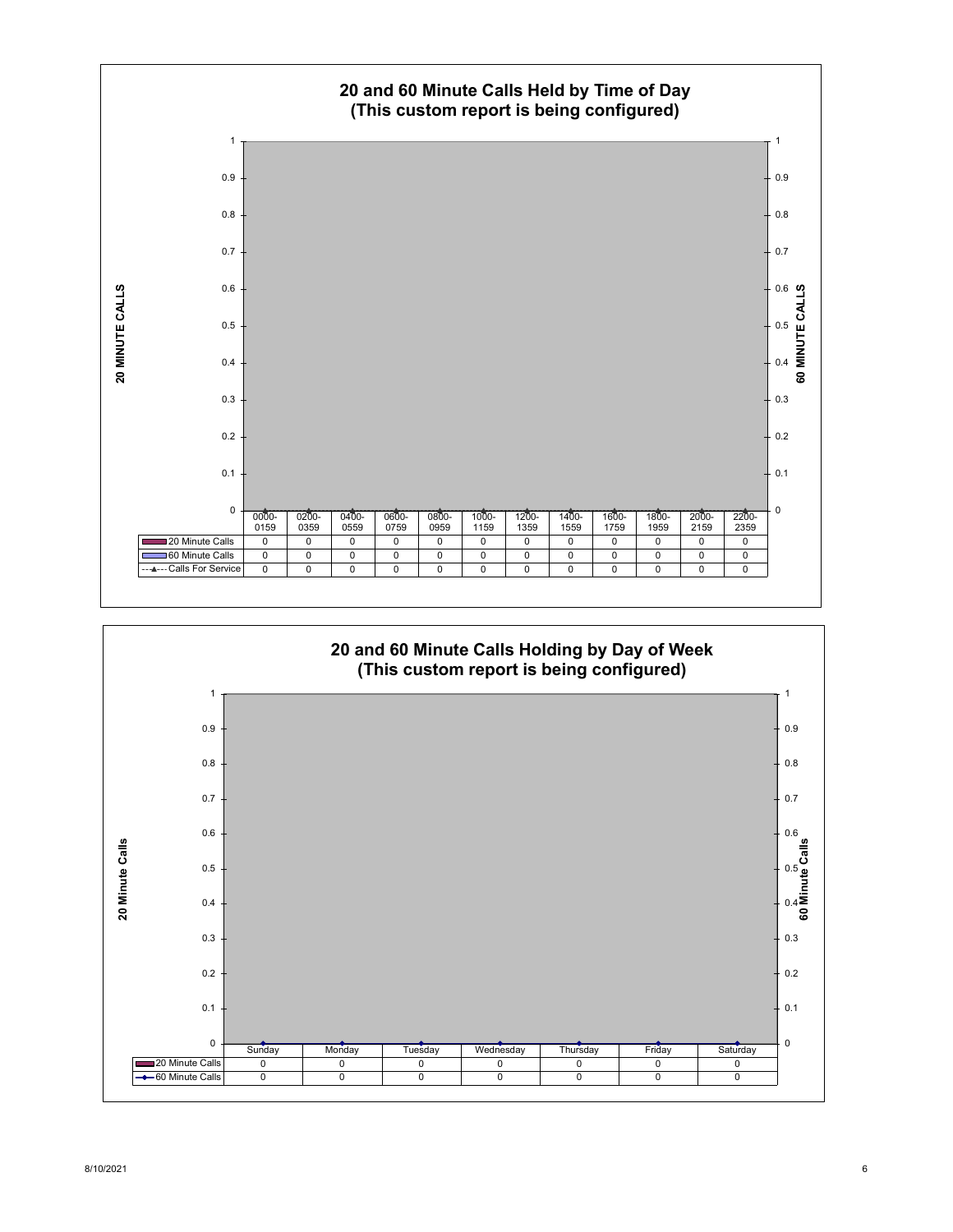



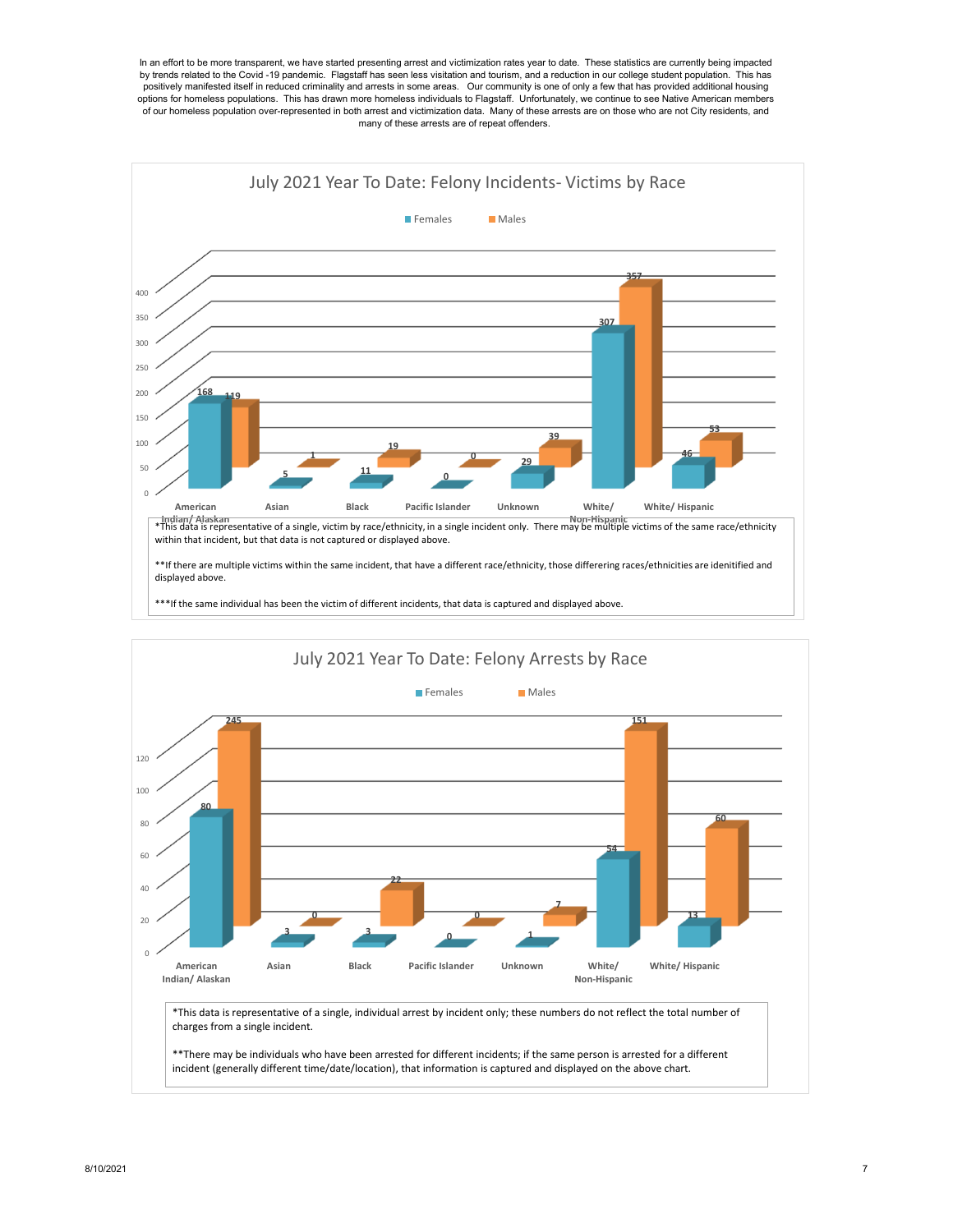In an effort to be more transparent, we have started presenting arrest and victimization rates year to date. These statistics are currently being impacted by trends related to the Covid -19 pandemic. Flagstaff has seen less visitation and tourism, and a reduction in our college student population. This has positively manifested itself in reduced criminality and arrests in some areas. Our community is one of only a few that has provided additional housing options for homeless populations. This has drawn more homeless individuals to Flagstaff. Unfortunately, we continue to see Native American members of our homeless population over-represented in both arrest and victimization data. Many of these arrests are on those who are not City residents, and many of these arrests are of repeat offenders.

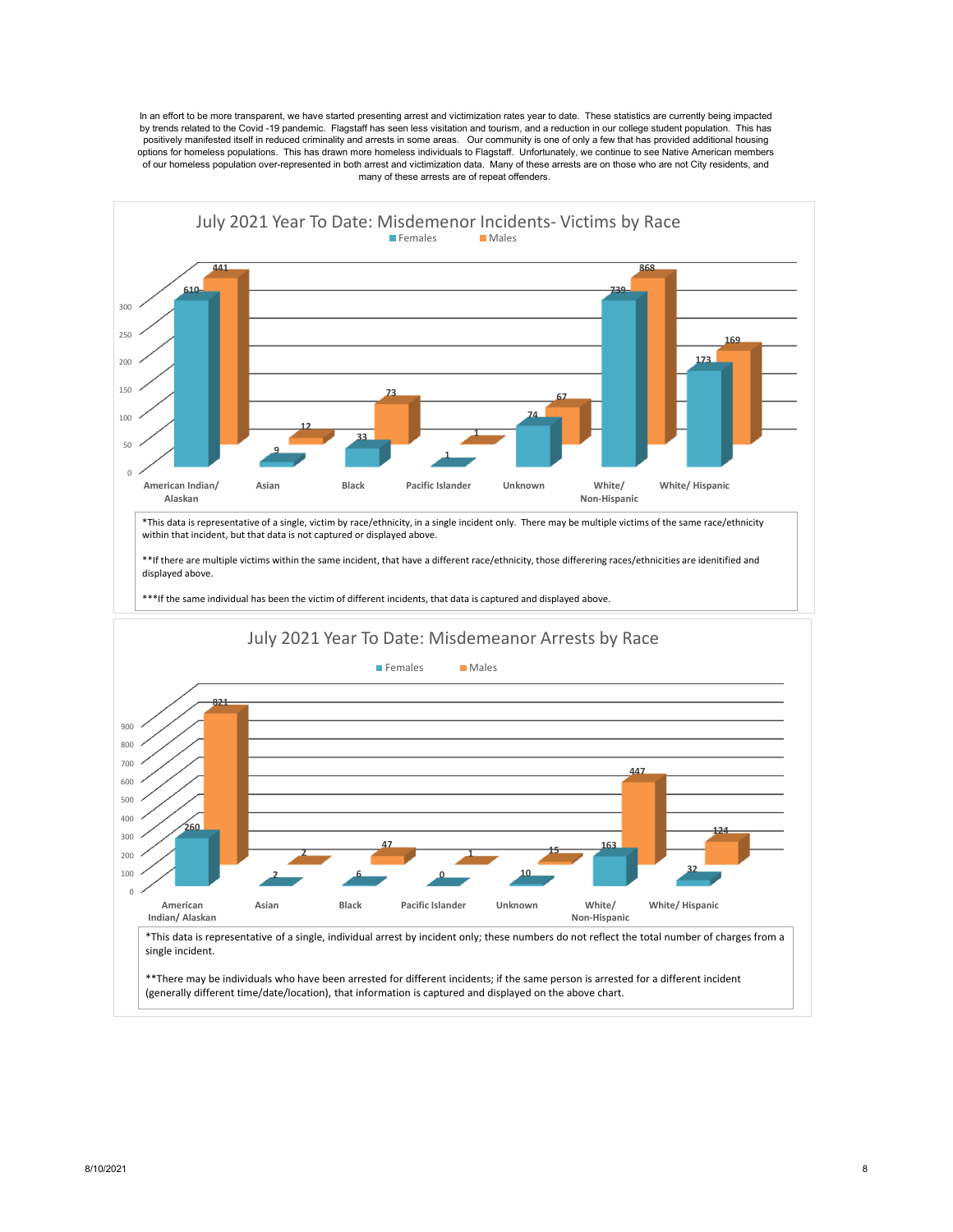

### **FLAGSTAFF POLICE DEPARTMENT MONTHLY REPORT July 2021**

|                                    | July           | Y.T.D. 2021 | Y.T.D. 2020 | % CHANGE |
|------------------------------------|----------------|-------------|-------------|----------|
| <b>CALLS FOR SERVICE (TOTAL)</b>   | 7218           | 44878       | 44751       | 0.3%     |
| 1. Police                          | 3681           | 23133       | 23703       | $-2.4%$  |
| 2. Sheriff                         | 1749           | 10655       | 10120       | 5.3%     |
| 3. City Fire                       | 1430           | 9142        | 8914        | 2.6%     |
| 4. Rural Fire                      | 329            | 1804        | 1843        | $-2.1%$  |
| 5. Forest Service                  | 24             | 115         | 157         | $-26.8%$ |
| 6. US NPS                          | 5              | 29          | 14          |          |
| <b>REPORTS TAKEN (TOTAL)</b>       | 1263           | 9475        | 10495       | $-9.7%$  |
| 1. Misdemeanor                     | 673            | 4228        | 5070        | $-16.6%$ |
| 2. Felony                          | 30             | 1356        | 1708        | $-20.6%$ |
| 3. Incident                        | 85             | 3891        | 3717        | 4.7%     |
| Accident                           | 17             | 1420        | 1172        | 21.2%    |
| Incident - no report               | 113            | 13658       | 12916       | 5.7%     |
| Short Form Reports                 | 130            | 155         | 232         | $-33.2%$ |
| <b>Violent Crimes</b>              | 17             | 130         | 211         | $-38.4%$ |
| <b>Property Crimes</b>             | 113            | 881         | 1207        | $-27.0%$ |
|                                    |                |             |             |          |
| <b>ARRESTS (TOTAL)</b>             | 437            | 2663        | 3440        | $-22.6%$ |
| 1. Misdemeanor arrests             | 318            | 2023        | 2769        | $-26.9%$ |
| 2. Felony Arrests                  | 119            | 640         | 671         | $-4.6%$  |
| In-Custody Bookings                | 29             | 1751        | 2428        | $-27.9%$ |
| Juvenile Arrests                   | $\overline{2}$ | 21          | 42          | $-50.0%$ |
| Juvenile Referrals                 | 0              | 40          | 56          | $-28.6%$ |
| <b>Warrant Arrests</b>             | 40             | 187         | 367         | -49.0%   |
| <b>TRAFFIC ACCIDENTS (TOTAL)</b>   |                |             |             |          |
| <b>Includes Private Property</b>   | 207            | 1420        | 1172        | 21.2%    |
| 1. Non-Injury Accidents            | 169            | 1221        | 1037        | 17.7%    |
| 2. Injury Accidents                | 38             | 194         | 135         | 43.7%    |
| 3. Fatal Accidents                 | 0              | 5           | 0           | 200.0%   |
| <b>Private Property Accidents</b>  | 61             | 429         | 392         | 9.4%     |
| <b>DUI Related Accidents</b>       | 8              | 47          | 51          | $-7.8%$  |
|                                    |                |             |             |          |
| <b>CITATIONS ISSUED (TOTAL)</b>    | 533            | 4218        | 5219        | $-19.2%$ |
| 1. Traffic                         | 319            | 2490        | 2338        | 6.5%     |
| D.U.I.'s                           | 58             | 358         | 259         | 38.2%    |
| 2. Criminal (Non-Traffic)          | 214            | 1728        | 2881        | $-40.0%$ |
|                                    |                |             |             |          |
| <b>WARNING &amp; REPAIR ORDERS</b> | 583            | 4747        | 3741        | 26.9%    |
|                                    |                |             |             |          |
| <b>FIELD I.D. CARDS</b>            | 850            | 5071        | 5454        | $-7.0%$  |
|                                    |                |             |             |          |
| <b>PI CONTACTS</b>                 | 268            | 1597        | 1587        | 0.6%     |
| <b>DETECTIVES</b>                  |                |             |             |          |
| 1. Cases Assigned                  | 272            | 1812        | 2065        | $-12.3%$ |
| 2. Cases Cleared                   | 127            | 1005        | 1266        | -20.6%   |
| 3. Clearance Rate                  | 47%            | 55.5%       | 61.3%       | $-5.8%$  |
|                                    |                |             |             |          |
| <b>DOMESTIC VIOLENCE</b>           |                |             |             |          |
| 1. Incidents Reported              | 150            | 1024        | 1069        | $-4.2%$  |
| a. Misdemeanor                     | 131            | 872         | 912         | $-4.4%$  |
| b. Felony                          | 19             | 152         | 157         | $-3.2%$  |
| 2. Arrests                         | 63             | 377         | 438         | $-13.9%$ |
|                                    |                |             |             |          |

**Shaded areas indicate YTD adjustments**